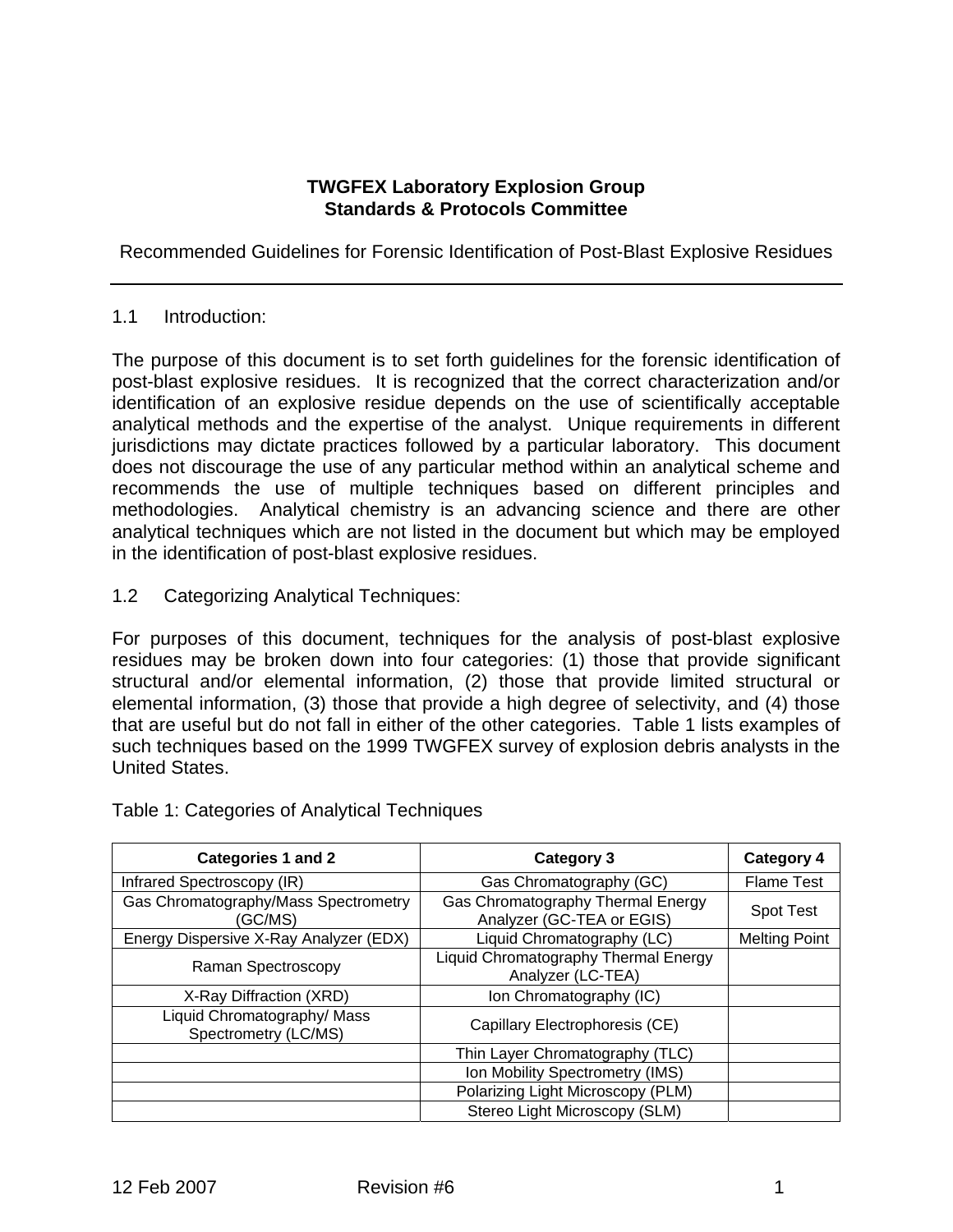## 1.3 Recommended Practices:

- 1.3.1 Good laboratory practices suggest that multiple techniques be employed in forensic post-blast explosive residue identification and that supporting analytical data be reviewable. Examples of such data include printed chromatograms, photographs/photocopies of results, or detailed descriptions of morphological characteristics. For any given component, the identification should be no less rigorous than the criteria found in The TWGFEX Guideline for the Forensic Identification of Intact Explosives (July 2004).
- 1.3.2 If a method exists in the laboratory for the collection and analysis of volatile explosives and the exhibits have been properly packaged since collection at the scene (i.e. clean, properly sealed, airtight containers), conduct volatile sampling prior to opening the containers for other examinations.
- 1.3.3 If applicable, conduct a macroscopical examination of the debris from the seat of the explosion and any visible residue in the vicinity. A microscopical examination of the area of interest is then conducted to determine if particulate matter is present which could be analyzed directly. The degree of usefulness of these initial observations assumes the examiner has experience in recognition of postblast explosive debris, residues and the associated physical damage. While the visual examination may be suggestive of the use of an explosive, it is necessary to use additional analytical techniques to identify the explosive compound itself, its key constituents or its residues. If particles of uninitiated explosive are found, follow the TWGFEX Guideline for the Forensic Identification of Intact Explosives (July 2004). If particulate matter if available, utilize suitable analytical methods to identify the components. An attempt should be made to identify the particulate matter prior to moving on to extractions. Suitable analytical techniques include FTIR, microcrystalline tests, PLM, IMS, EGIS, EDX, Raman, melting point and flame tests, although EDX and flame tests are not usually useful for characterizing organic materials.
- 1.3.4 In the absence of particulate matter or if the analyses of the particulate matter did not identify the material, extractions of the debris should be made. Normally, aqueous extracts would be analyzed by IC, CE, LC, spot tests, microcrystalline tests and flame tests. Evaporated aqueous extracts are suitable for FTIR, XRD, EDX, Raman and PLM. Solvent extracts are normally analyzed by LC/MS, GC/MS, GC-TEA, EGIS, IMS, GC-ECD, FTIR and TLC. Suitable organic solvents in use are acetonitrile, acetone, ethanol, methanol, methylene chloride and ethyl acetate.
- 1.3.5 For an analytical technique to be considered of value, the test must be considered 'positive'. While 'negative' tests provide useful information for ruling out the presence of a particular family of explosives, negative results have limited value toward establishing the identification of an explosive substance. (i.e. a white crystal tested negative for nitrates with spot tests; this steered the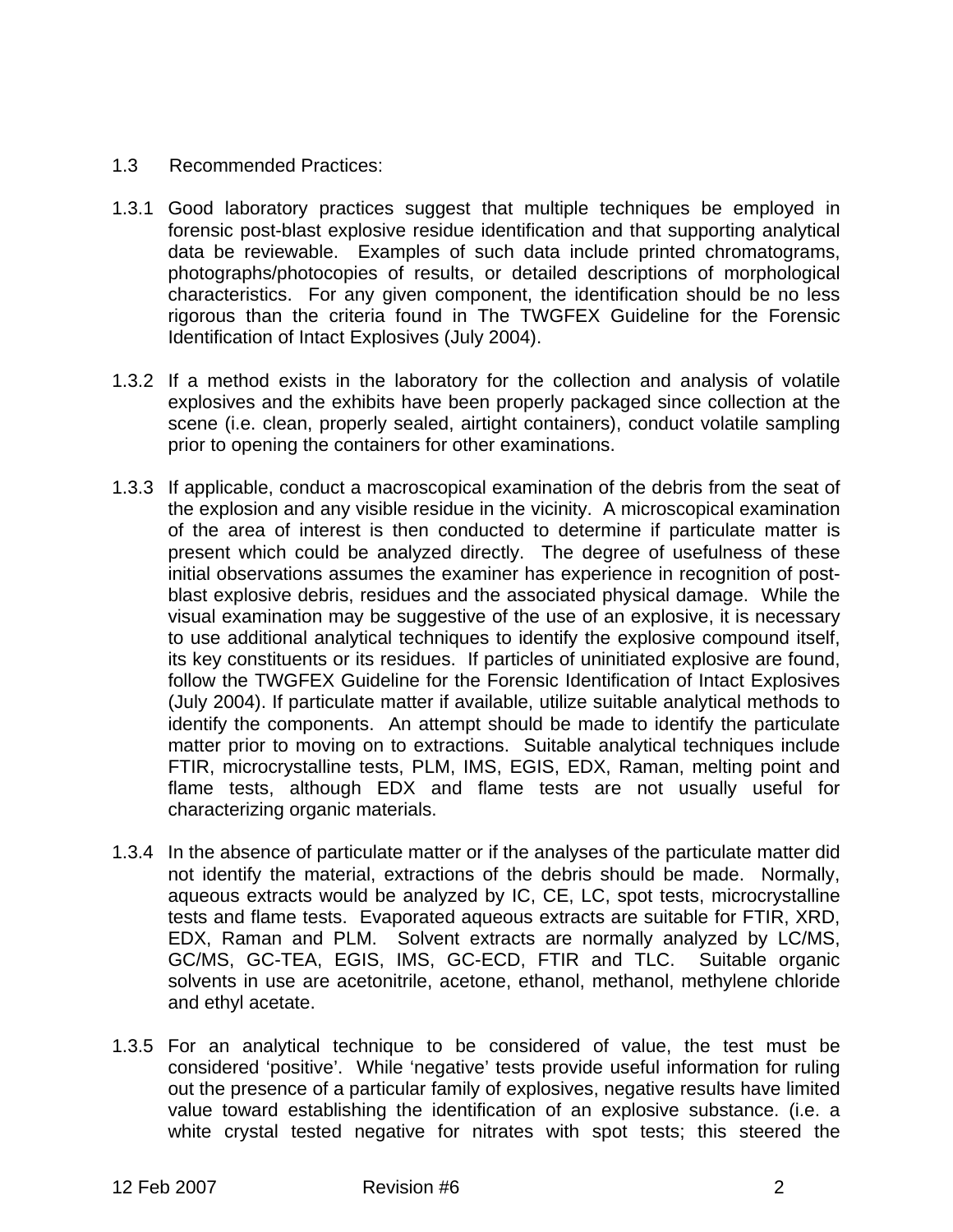investigation toward improvised explosives even though it failed to identify the material)

- 1.4 Interpretation of Results:
- 1.4.1 Appendix A is a chart showing a list of explosives and their residues. It is possible to find uninitiated explosive as well as reaction products in a post-blast situation. (The chart is not necessarily all-inclusive but the species mentioned are known to have been identified in post-blast debris).
- 1.4.2 Compiling a list of the materials identified is recommended, especially in the absence of unreacted materials. A review of the Appendix chart of explosives and their residues will help the analyst decide which explosives are possible sources. Since many post-blast materials are common to more than one explosive, it may be necessary to include more than a single source in the conclusion.
- 1.5 Post-Blast Training Exercises:

 Forensic laboratories are encouraged to participate in controlled explosions of known explosives and the subsequent analysis of the post-blast debris to determine if their analytical methods are capable of detecting and identifying the explosives or their residues in post-blast situations.

1.6 Safety:

 The laboratory is strongly encouraged to establish protocols for the safe execution of these procedures.

1.6.1 Summary:

 It is understood that the forensic identification of post-blast explosive residues may be accomplished by a variety of analytical techniques.

 These guidelines were formulated with the express intent of application to postblast residues from both commercial and improvised explosives.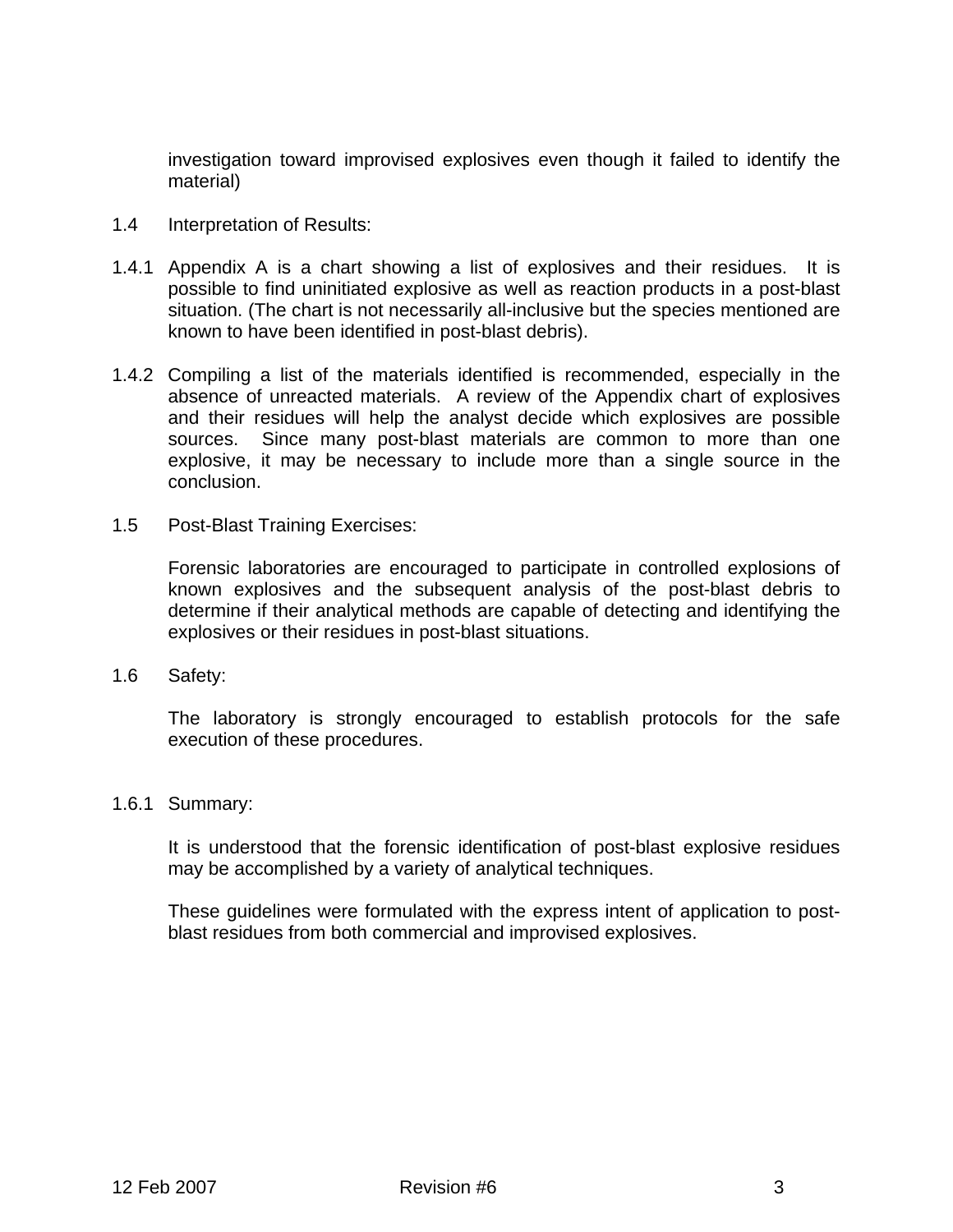| <b>EXPLOSIVE</b>                                        | <b>UNINITIATED</b>                            | <b>OBSERVATION</b>                                 | <b>POST-BLAST/BURN</b>                                                                         |
|---------------------------------------------------------|-----------------------------------------------|----------------------------------------------------|------------------------------------------------------------------------------------------------|
| <b>Black Powder</b>                                     | KNO <sub>3</sub> , C, S                       | Sulfur smell, white smoke,<br>visible grey residue | $SO_4{}^2$ , NO <sub>2</sub> , $CO_3{}^2$ ,<br>SCN, OCN, $S^2$ , $K^+$ ,<br>$S_2O_3^2$         |
| Pyrodex                                                 | $KNO3$ , C, S, DCDA, SB,<br>KCIO <sub>4</sub> | Less sulfur smell and<br>residue than black powder | $SO_4{}^2$ , $CO_3{}^2$ , Cl,<br>benzoate, DCDA,<br>OCN, $NO2$ , $K+$ ,                        |
| <b>Triple Seven</b>                                     | $KNO3$ , C, DCDA, SB,<br>$KClO4$ , 3-NBA      | No sulfur smell                                    | $CO_3^2$ , CI, K <sup>+</sup> , NO <sub>2</sub> ,<br>benzoate, DCDA,<br>OCN -                  |
| <b>Black Canyon/Clean Shot</b><br>Pioneer/Golden Powder | $KNO3$ , C, S, ascorbic acid                  | Sulfur smell, white smoke,<br>visible grey residue | $SO_4{}^2$ , NO <sub>2</sub> , CO <sub>3</sub> <sup>2</sup> ,<br>S,K<br>SCN , OCN , $S_2O_3^2$ |
| <b>Flash Powder</b>                                     | Fuel [ Al, Mg, S ] and<br>oxidizer            | Silvery residue                                    | $ClO4$ , $ClO3$ , metals,<br>oxides                                                            |
| Smokeless (single base)                                 | <b>NC</b>                                     |                                                    | Unreacted particles,<br><b>NC</b>                                                              |
| Smokeless (double base)                                 | NG, NC                                        |                                                    | Unreacted particles,<br>NC, NG                                                                 |
| Dynamite                                                | NG ester, AN/SN, other<br>salts               |                                                    | Unreacted material,<br>NG, EGDN, AN/SN (or<br>ions)                                            |
| PETN, RDX, HMX, EGDN,<br>HMTD, Tetryl                   | n/a                                           |                                                    | Parent compound<br>found                                                                       |
| <b>TNT</b>                                              | TNT and often DNT's                           |                                                    | TNT and often DNT's                                                                            |

**APPENDIX A Explosives and Their Post-Blast Residues**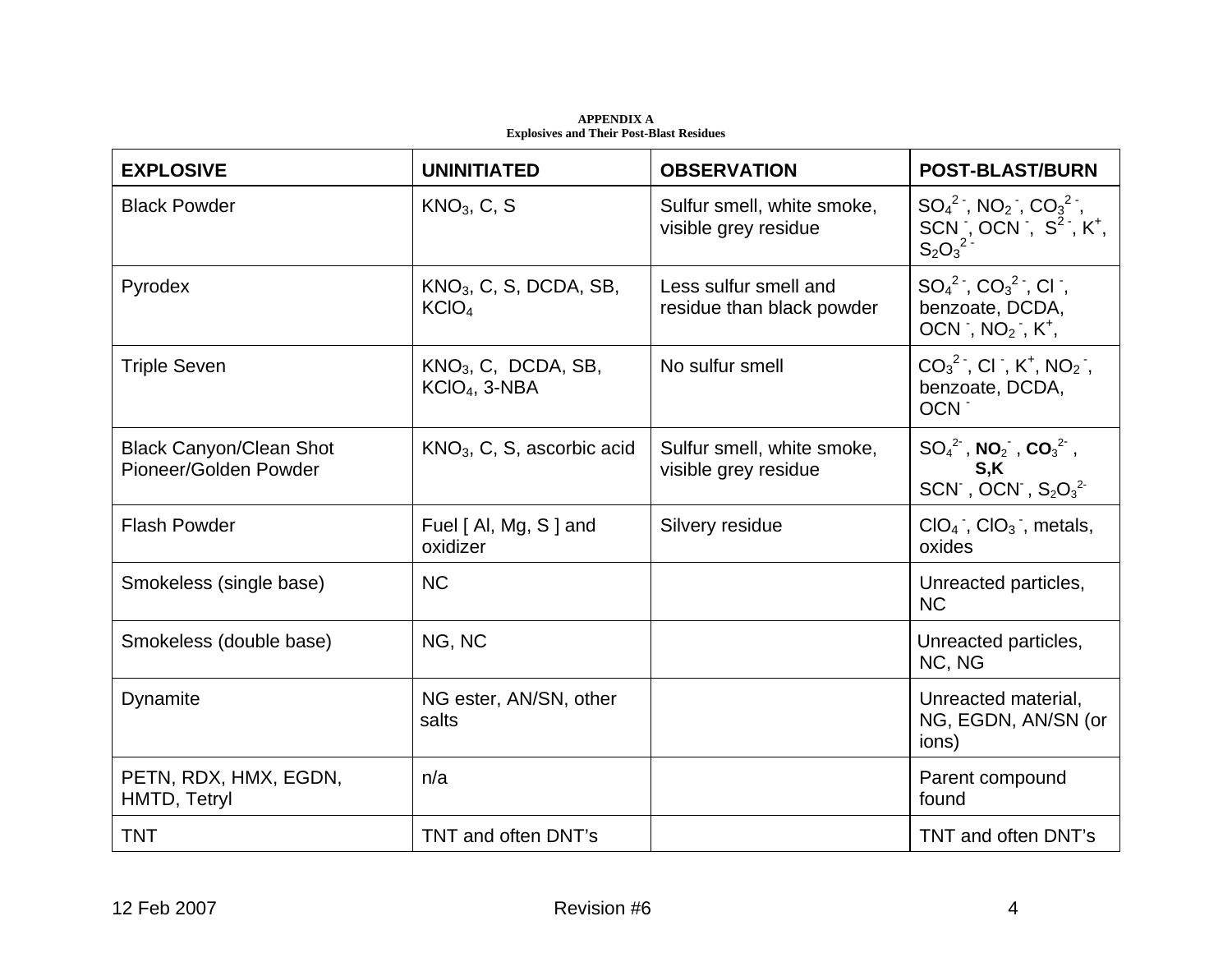**APPENDIX A Explosives and Their Post-Blast Residues** 

| <b>EXPLOSIVE</b>                                          | <b>UNINITIATED</b>                                     | <b>OBSERVATION</b>                                                         | <b>POST-BLAST/BURN</b>                                               |
|-----------------------------------------------------------|--------------------------------------------------------|----------------------------------------------------------------------------|----------------------------------------------------------------------|
| <b>Water gels and Slurries</b>                            | Inorganic nitrate and<br>sensitizer                    |                                                                            | $NO3$ , MMA <sup>+</sup> ,                                           |
| Emulsions                                                 | Inorganic nitrates, waxes,<br>sensitizers              | Al, smokeless powder<br>particles & perchlorates,<br>are sometimes present | $NO3$ ,                                                              |
| <b>ANFO</b>                                               | AN and fuel oil                                        |                                                                            | $NO3$ , NH <sub>4</sub> <sup>+</sup> , fuel oil,<br>NO <sub>2</sub>  |
| <b>Binaries</b>                                           | AN, nitromethane                                       | Some have visible dyes                                                     | $NH_4$ , $NO_3$                                                      |
| <b>PBX</b>                                                | Explosive, binder,<br>plasticizer                      | Black soot, some have dyes                                                 | Unreacted materials                                                  |
| <b>Primary explosives</b>                                 | Metal + $N_3$ , (ONC) <sub>2</sub> ,<br>$C_6H_3O_8N_3$ | Typically involve heavy<br>metals such as lead,<br>mercury, silver         | Unlikely to survive<br>(maybe lead from lead<br>azide, etc)          |
| <b>Improvised Explosives/Incendiaries</b>                 |                                                        |                                                                            |                                                                      |
| <b>TATP</b>                                               | $C_9H_{18}O_6$                                         | Peracetic acid, acetone,<br>uninitiated material                           | Peracetic acid,<br>acetone                                           |
| <b>HMTD</b>                                               | $C_6H_{12}N_2O_6$                                      | Uninitiated material                                                       | Hexamine                                                             |
| Dry ice + water in bottle                                 | CO <sub>2</sub>                                        | delay - no smoke                                                           | No chemical evidence,<br>characteristic broken<br>edges of container |
| Acetylene/natural gas/propane<br>(often in a plastic bag) | $C_2H_2$                                               | lots of soot, lot of<br>destruction,                                       | Container fragments,<br>fuse remains, odor?                          |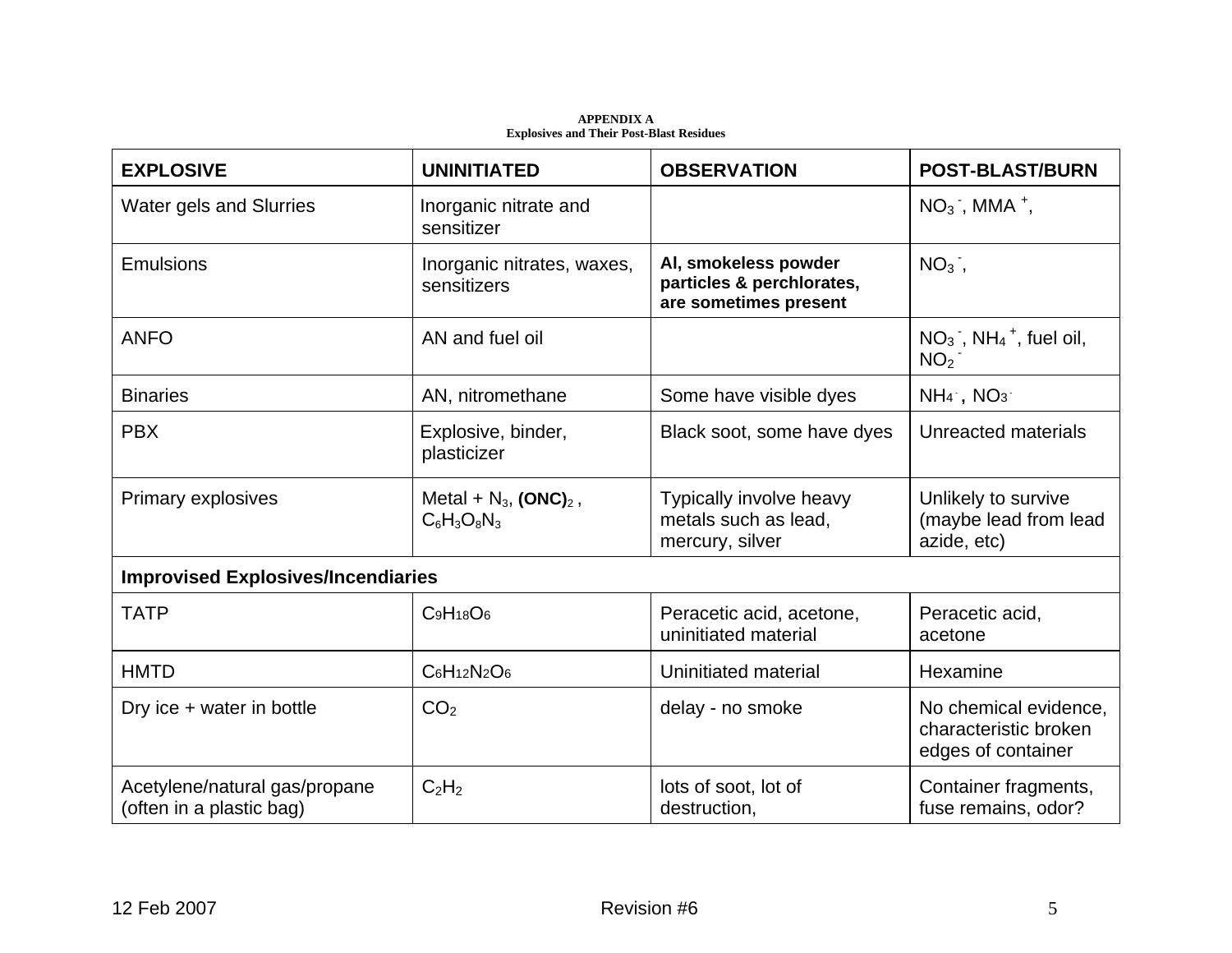| <b>EXPLOSIVE</b>                                            | <b>UNINITIATED</b>                                               | <b>OBSERVATION</b>                                                               | <b>POST-BLAST/BURN</b>                                                                                                                           |
|-------------------------------------------------------------|------------------------------------------------------------------|----------------------------------------------------------------------------------|--------------------------------------------------------------------------------------------------------------------------------------------------|
| Pool chlorine & an alcohol                                  | Ca(OCl <sub>2</sub> , CaCl <sub>2</sub> )<br>$Ca(OH)2\cong 2H2O$ | delay mechanism that can<br>blow up if confined                                  | $Cl2$ odor                                                                                                                                       |
| Pool chlorine and brake fluid                               | $Ca(OCl)2, CaCl2$ ,<br>$Ca(OH)2\cong 2H2O$                       | delay mechanism that can<br>blow up if confined, white<br>smoke, fireball        | $Cl2$ odor                                                                                                                                       |
| Pool chlorine and glycerin                                  | Ca(OCl <sub>2</sub> , CaCl <sub>2</sub> )<br>$Ca(OH)2\cong 2H2O$ | delay mechanism that can<br>blow up if confined, fireball,<br>white smoke        | $Cl2$ odor, CaCl <sub>2</sub> $\cong$ 6H <sub>2</sub> O<br>and $CaCO3$                                                                           |
| Pool chlorine & milk products                               | Ca(OCl <sub>2</sub> , CaCl <sub>2</sub> )<br>$Ca(OH)2\cong 2H2O$ | delay mechanism that can<br>blow up if confined, white<br>smoke, sour milk smell | $Cl2$ odor,                                                                                                                                      |
| Pool chlorine and oil (drying oils,<br>vegetable oils, etc) | Ca(OCl <sub>2</sub> , CaCl <sub>2</sub> )<br>$Ca(OH)2\cong 2H2O$ | delay mechanism that can<br>blow up if confined                                  | $Cl2$ odor, CaCl <sub>2</sub> $\cong$ 6H <sub>2</sub> O,<br>$CaCO3$ , CaCl <sub>2</sub><br>$Ca(OCl)2$ ,<br>$Ca(OH)2\cong 2H2O,$<br>butyric acid? |
| Pool chlorine + antifreeze                                  | $Ca(OCl)2, CaCl2,$<br>$Ca(OH)2\cong 2H2O$                        | delay mechanism that can<br>blow up if confined, fireball,<br>white smoke        | $Cl2$ odor,                                                                                                                                      |
| Pool chlorine (organic) and<br>alcohol                      | R-OH only works with<br>organic pool product                     | delay mechanism that can<br>blow up if confined, grayish<br>white smoke          | $Cl2$ odor,                                                                                                                                      |
| ANTI $(Nl_3)$                                               | n/a                                                              |                                                                                  | Find NH <sub>4</sub> I and yellow<br>stain $(I_2)$ , spattering of<br>unreacted material                                                         |

**APPENDIX A Explosives and Their Post-Blast Residues**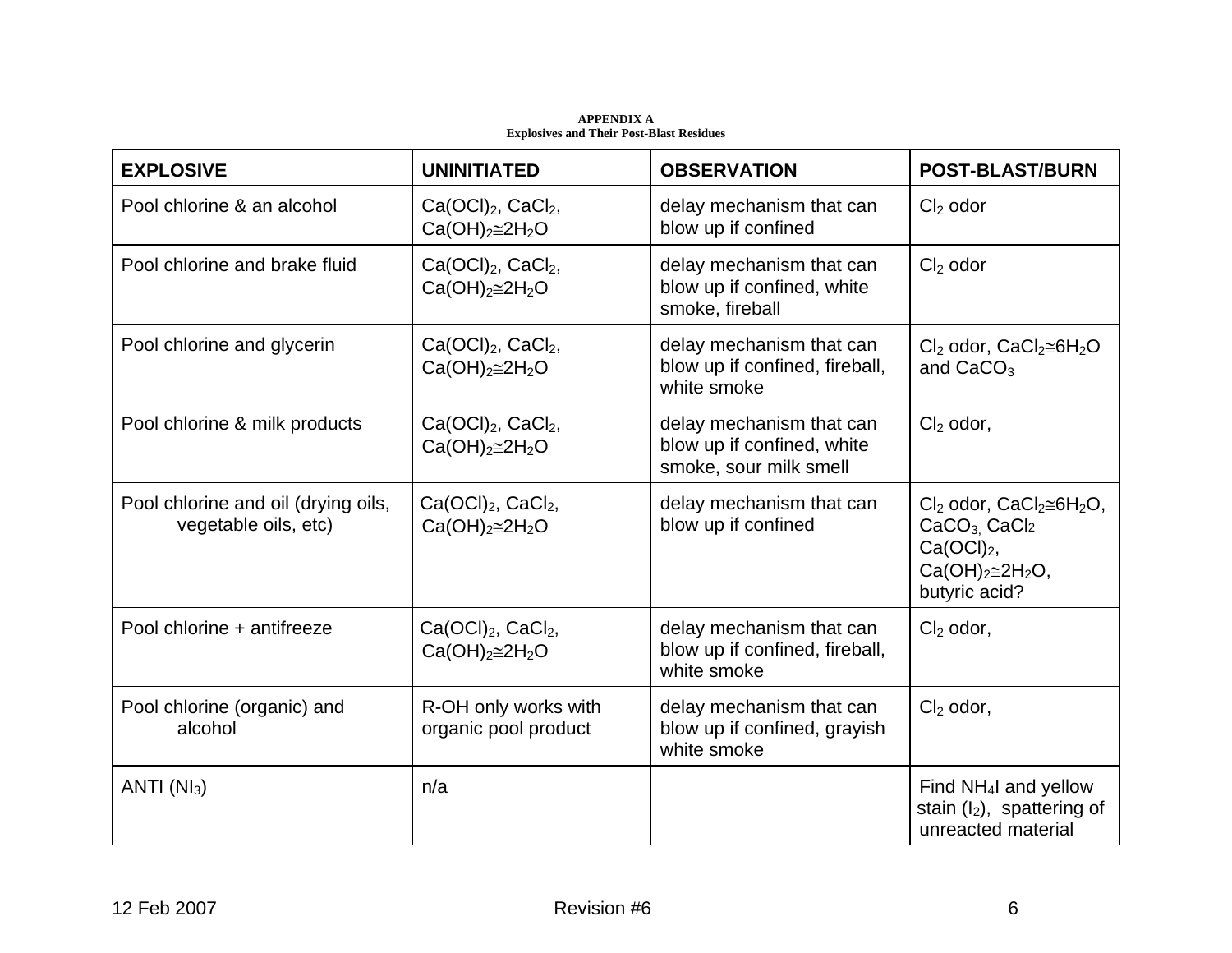| <b>EXPLOSIVE</b>                                     | <b>UNINITIATED</b>                                         | <b>OBSERVATION</b> | <b>POST-BLAST/BURN</b>                                                                        |
|------------------------------------------------------|------------------------------------------------------------|--------------------|-----------------------------------------------------------------------------------------------|
| Chlorate & sugar                                     | n/a                                                        |                    | KCI or NaCl, residual<br>sugar, odor of burnt<br>sugar, $ClO3$                                |
| Paper match heads (safety<br>matches)                | $KClO3$ , S, SiO <sub>2</sub>                              | sulphur smell      | $KCI$ , SiO <sub>2</sub> , paper<br>fibers, unreacted<br>match heads, S,<br>$SO_42$ , $S_2$ , |
| Strike anywhere match heads                          | P, S, $KClO3$ , $SiO2$                                     | sulphur smell      | Unreacted match<br>heads, P, S, $SO42$<br>$S2$ ,                                              |
| Red phosphorus and chlorate<br>(Armstrong's mixture) | $P$ , KCIO <sub>3</sub>                                    |                    | P, $ClO_3$ , K, Cl, $PO_4^3$                                                                  |
| <b>HCI and aluminum</b>                              | HCI, AI, $H2O$ or Etchant<br>$(FeCl3 + H2O)$ and Al foil   | 'acid' odor        | $Al_2Cl_6.6H_2O$ and $H_2O$ ,<br>unconsumed AI,<br>acidic                                     |
| <b>HotPack or ActionPack</b>                         | Magnesium iron alloy,<br>NaCl, silica and wetting<br>agent | steam              | Magnesium hydroxide                                                                           |
| Tannerite (see website for use)                      | Al, finely divided AN                                      | Silvery residue    | Unreacted materials,<br>$NO2$ , $NO3$ , $NH4$ <sup>+</sup> , Al                               |
| <b>Mischmetal</b>                                    | Ce, La, Nd, Fe                                             | sparks on impact   | Sparks and unreacted<br>material                                                              |
| Urea nitrate                                         | n/a                                                        |                    | Unreacted material,<br>$NO2$ , $NO3$                                                          |

**APPENDIX A Explosives and Their Post-Blast Residues**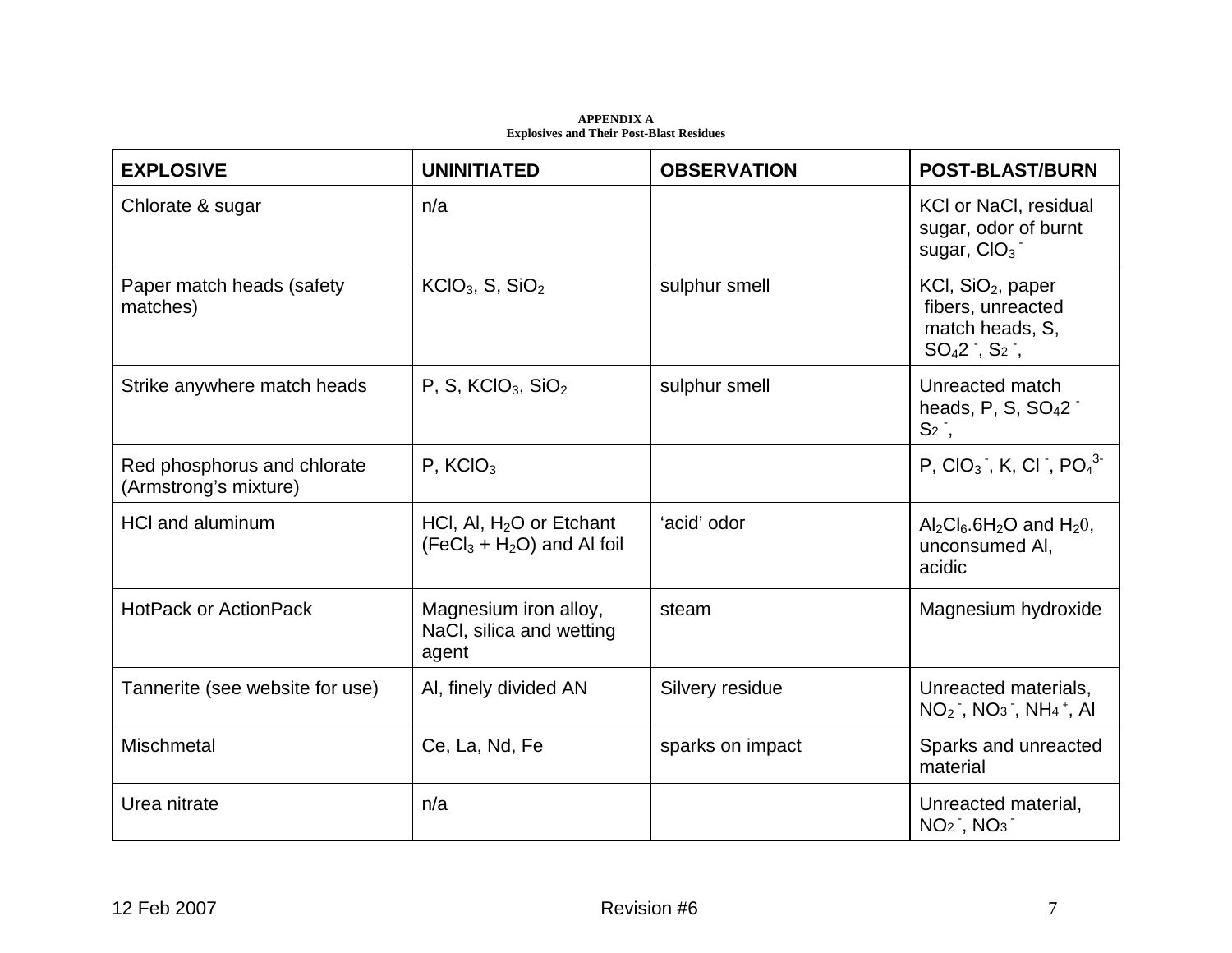| <b>EXPLOSIVE</b>                                           | <b>UNINITIATED</b>    | <b>OBSERVATION</b>                                       | <b>POST-BLAST/BURN</b>                       |
|------------------------------------------------------------|-----------------------|----------------------------------------------------------|----------------------------------------------|
| Al and $I_2$                                               | n/a                   | purple smoke,                                            | Unreacted materials,<br>brown/purple residue |
| 50:50 Zn:S (both powders)                                  | Zn, S                 | burns fast/explode in<br>container, grey smoke           | Zn, S, ZN +, S =                             |
| $CCl4 + Al powder (1:4)$                                   | $CCI4$ , Al           | detonates                                                | $\mathsf{Al}$                                |
| Vaseline and KCIO <sub>4</sub><br>$(1:2)$ (poor man's C-4) | $KCLO4$ , vaseline    | dark grey smoke<br>needs detonator                       | CIO4, unreacted<br>material                  |
| $KMnO4 + glycerin$                                         | $KMnO4$ , glycerin    | delay, deep purple smoke                                 | Unreacted materials                          |
| Drano + aluminum                                           | NaOH, AI              | delay, extra AI makes it work<br>faster, generates $H_2$ | Al, Na                                       |
| $Al + Iye/drano + water$                                   | AI, KOH, NaOH, $H_2O$ | generates $H_2$                                          | Al(OH), NaOH, basic                          |
| $AI + HCI$                                                 | AI, HCL               | generates $H_2$                                          | Al, Al $\cdot$ , Cl , acidic                 |

**APPENDIX A Explosives and Their Post-Blast Residues**